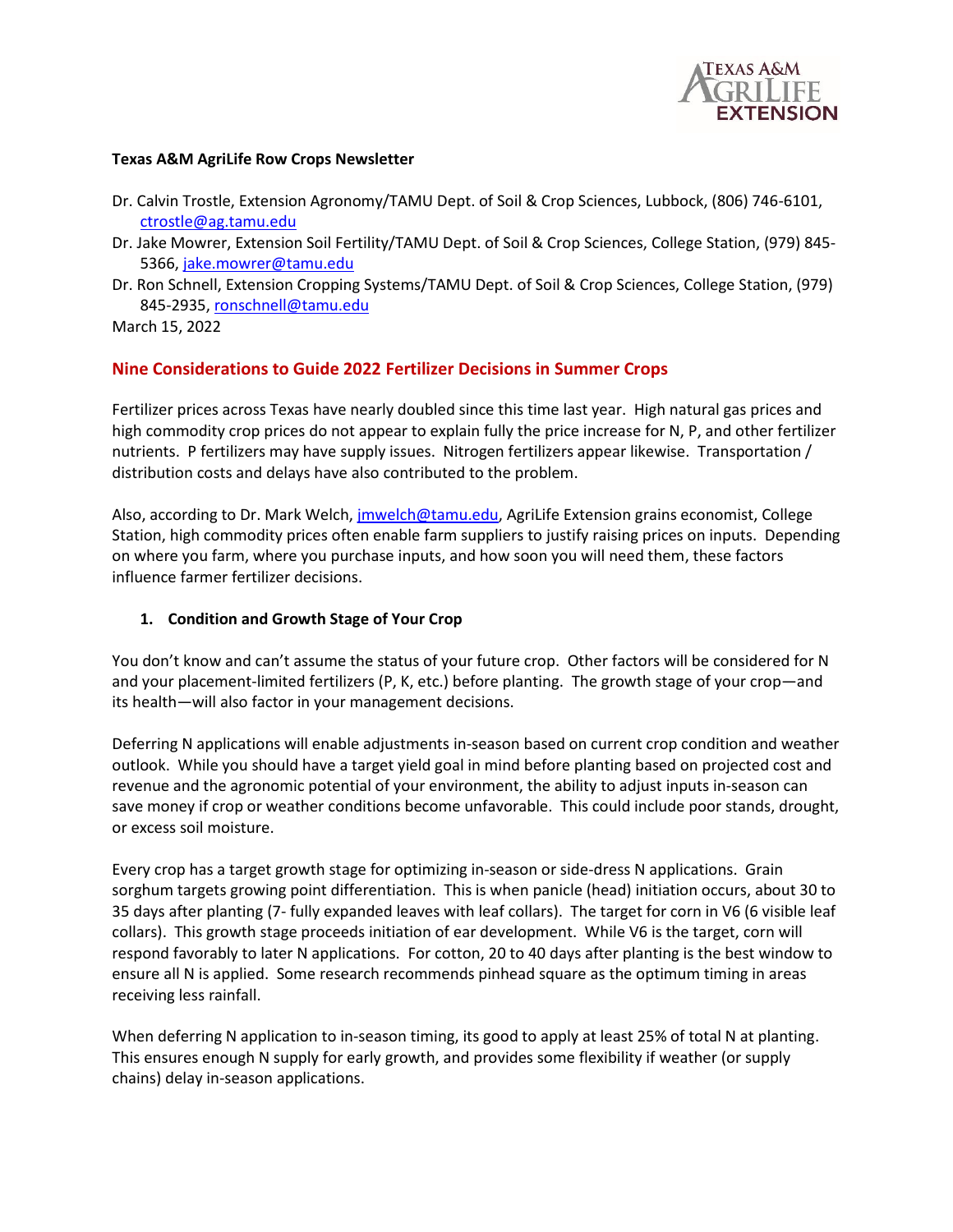Could the condition of a summer crop could be related to factors other than weather? Insects and plant diseases, yes. But some producers produce agronomically induced stresses. The primary one is excessive seeding rates resulting in plant populations that are too high. The resulting population, anywhere in Texas, is more than what the crop can sustain in a dry year. You may artificially impose an undesired drought condition. This is what you see happens when cotton sheds squares or blooms. Corn and sorghum can't do that, but instead you may see reduced grain fill.

Applications of P and K will not reflect growth as these nutrients are best applied an incorporated prior to planting. Knife rigs for P are also a good means to provide P closer to the time of crop requirement.

In any above case, the condition of you crop relative to growth stage is a guide to knowing if and when and how much in-season fertilizer to apply to reach an achievable yield goal.

## **2. Moisture Prospects**

Texas is generally in a current early 2022 *La Nina* weather pattern which tends to mean drier conditions. It is normally dry anyway this time of year in the Rolling Plains, Concho Valley, and all the High Plains. Average rainfall in Central Texas in one month, even January, is more than what these westerly regions expect to receive over four months (Nov.-Feb.).

Estimating your available soil moisture, perhaps to 36" deep, requires a soil moisture probe and knowledge of the water holding capacity of your soil. Your crop will tell you if it is under stress from lack of moisture. The prospects for this crop may color your decision on crop fertilization, especially nitrogen. If existing soil moisture is poor when fertilizer N decisions come, especially in-season, then N rates decline.

# **3. Projections of Fertilizer Nitrogen Prices**

This is hard to say. There are several factors at work here: A) natural gas prices, used in large amounts to make nitrogen fertilizer (ask us if you want to know why), are high; B) when crop commodity prices are high dealers for fertilizer, seed, chemicals, and other inputs lean toward raising prices as crop prices can support higher input prices; 3) there appears to be supply issues. N fertilizer is short and might not even be readily available. If N fertilizer must be brought from greater distance, then prices are higher.

This issue is now further compounded by Russia's invasion of Ukraine. Russia is the world's largest producer and exporter of N fertilizer. Economic sanctions on Russia will surely slow exports and tighten supplies.

Likewise, fertilizer P, which mostly must come into port on the Texas coast, has supply bottlenecks.

Recent spot fertilizer price checks across Texas for popular N fertilizers were \$910-950/ton for urea (46- 0-0) and \$645-695/ton for liquid urea-ammonium nitrate (UAN, 32-0-0). Hence the cost of a unit of nitrogen (1.0 lb. of actual N) is \$1.00 to \$1.09 (100 lbs. of urea would be 46 lbs. of actual nitrogen). This is the highest we have ever seen.

AgriLife Extension economists believe fertilizer prices might moderate some as we move further into

2022 IF supply is not an issue. But prices will still be high. Growers in South and Coastal Texas, even Central Texas, may not likely see much moderation by the time they make fertilizer decisions. This is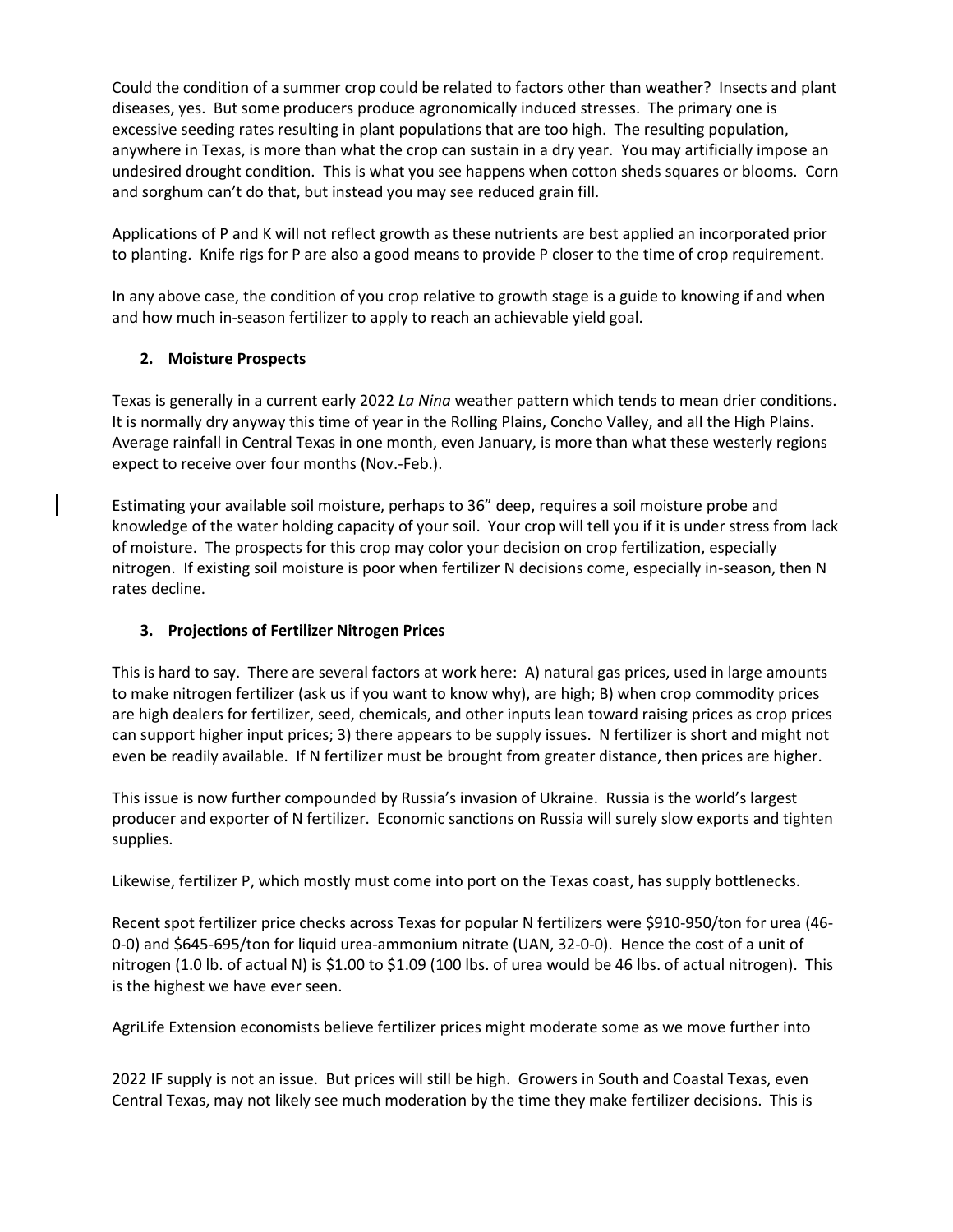especially true for pre-plant P & K applications. Many southerly Texas farmers appear more likely to also apply most or even all N up front. Perhaps this is a year to wait on a portion of that and split your applications in the hope the price moderates. Summer cropping for the Texas High Plains region has more time for high fertilizer prices to abate some. But that may not occur now with the Russia issue. Much nitrogen purchase and application in the High Plains does not occur until mid-May to early July.

*Spoiler alert*: If fertilizer N prices are high then your soil residual N down to at least 24" is also worth more than ever. How much do you have? (Hint: Soil test to find out; see below.)

## **4. Projected Crop Price at Harvest vs. Contracting Now**

Grain cash prices vs. selling on contract based off Dec2022 corn futures? Cotton on Dec2022? For grains, call area elevators for current pricing and details. In the Texas High Plains currently grain sorghum is about even basis to \$0.50/bu higher than for corn. Thus, grain sorghum is about \$11.00- 11.50/cwt. Corn in the Texas High Plains is often about +\$0.50/bu above basis (Dec2022). Your Texas location will have an impact, too. A good example is grain sorghum on the Gulf Coast being most available to export meeting the high demand from China.

Again, our Extension economist colleague Dr. Mark Welch: *The risk is we get all these high-priced inputs locked in and then see output (crop) prices fall by harvest."* If you are spending money on higher cost inputs, then you may need to consider selling some crop to ensure you are better able to cover those costs. It is difficult to think about locking in a crop price and committing to deliver pounds or bushels when it is dry.

## **5. Soil Testing, as Deep as You Can, for Nitrate-N Status:** *Action Item!*

Soil sampling across Texas can identify subsoil nitrate-nitrogen (NO<sub>3</sub>-N, the form of nitrogen readily available for crop uptake). It has never been worth more! Texas A&M University research demonstrates that nitrate-N to at least 24" deep is fully available to your crop. Routine soil samples are recommended to 6" deep. Sampling deeper in the soil can pay off. We want to know what nitrate-N is below your 6" sampling depth. Then credit that deep soil N toward your plant N nutrient requirements, effectively saving you money.

For the first time in my career, I am even recommending winter 2022 *in-season* deep soil sampling for wheat in advance of topdress N decisions.

If you have already applied nutrients in South and Coastal Texas it is late to engage soil testing. For a crop that is planted young in-season soil sampling now is an option. These subsoil samples for nitrate-N only can be run inexpensively. If you are conducting regular soil sampling, we suggest get 6-18" or even 6-24" (not easy to probe).

The impetus for soil testing is greater when fertilizer—and crop commodity—prices are high. On one hand you do not want to spend unnecessarily—even if strong residual nutrient levels are high—for fertilizer. On the other hand, you want to ensure potential for higher yields to take advantage of higher crop prices and increase profitability.

Remember, though, "you can't get something from nothing" for very long if any crop has good growth potential but little nitrogen to support it. Second to available moisture, nitrogen is likely the next most important yield-yield limiting factor in Texas cropping.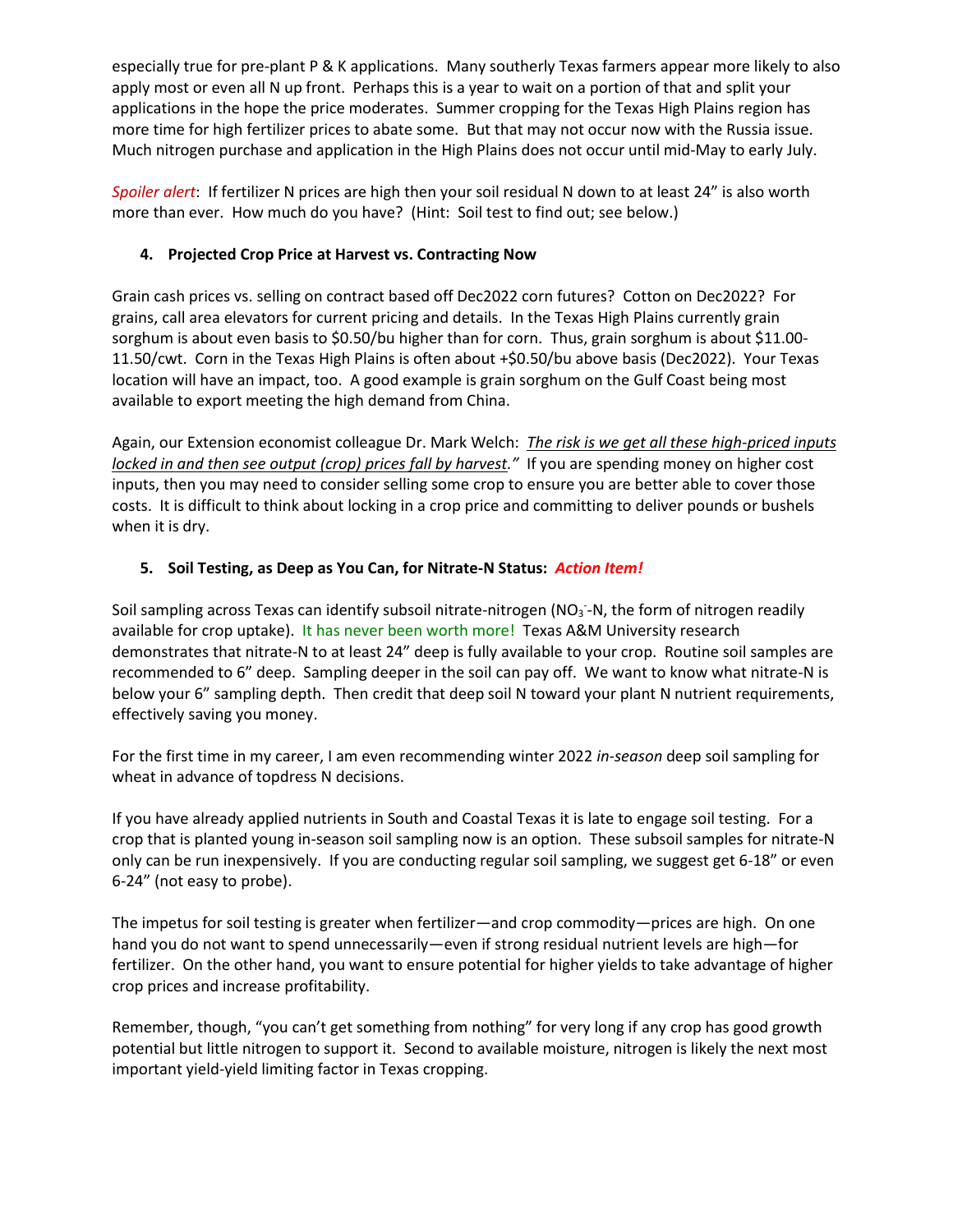More on deep soil sampling. Traditional soil test sampling and its calibration is for only a six-inch sample. This is changing especially for nitrogen. The potential presence of nitrate-nitrogen (NO<sub>3</sub>) is the driver for deeper soil sampling. Again, in any Texas soil, for any Texas crop, Texas A&M AgriLife research suggests nitrate-N down to at least 24" is fully available to your crop. Credit **all** this N toward your fertilizer requirement. It is not uncommon for farmers to find 30 to 60 lbs. of N per acre in the top 24", often double or more what is expected. This represents a potential current fertilizer N savings of at least \$30 to \$60 per acre at today's fertilizer N prices. (Major agriculture states like Kansas and North Dakota now recommend 24" sampling (as one depth) for *all* nutrients. They have the calibration data for such tests whereas Texas now also has soil test calibration for N at lower soil depths.)

Regardless your production objective, remember the first units of N you apply to a field or a crop are the most valuable. The first 33% of N you apply will give a better return than the last 33%. That is, the response to nitrogen is not completely linear, especially at higher application rates. At those higher nutrient applications yield response gradually tails off. Even though fertilizer N prices are high, at least some N likely still offers a more certain net return than larger amounts. *Reducing N applications may be the right decision, but eliminating all N is not*.

## **6. What should N recommendations be for different Texas summer crops?**

This is a simple guideline for grain sorghum, corn, and cotton. If you have questions about other crops like sesame, sunflower, summer annual forages, etc. please inquire.

Grain sorghum: Generally, the nitrogen requirement—not the fertilizer requirement—for grain sorghum is about 2 lbs. of actual N per 100 lbs. of grain yield. This is N from all sources, not just fertilizer N. With a yield goal you can calculate your estimated N requirement then reduce the amount needed by existing soil N, release from manure/compost, etc. If no soil test N data is available, you may be reduced to guesswork—and spending more money than you need to.

Corn: General N requirement for corn for yields to near 150 bu/A is about 1.0 to 1.1 lbs. of N per each bushel of yield. For higher yields the N efficiency declines somewhat, and the simple guideline moves up a bit to about 1.1 to 1.2 lbs. of N per bushel. Corn N timing is not as straightforward as grain sorghum which focuses mostly on having N applied by a singular stage of growth and development. For further information on corn N timing, especially from the Texas High Plains, consult "Getting the Most our of Your Nitrogen Fertilization in Corn" (2011), see <http://agrilife.org/amarillo/files/2010/11/NitrogenFertilization.pdf>

Cotton: General rule of thumb for cotton yields in Texas A&M's soil test recommendations is 50 lbs. of N per bale of yield. Recent discussion suggests this could reliably reduced to 45 lbs. of N per bale per acre. There are many Extension personnel across Texas who handle cotton inquiries (Corpus, College Station, San Angelo, Vernon, Lubbock, Amarillo). Consult the nearest resource for regional variation on suggested N fertility targets for cotton in your area.

### **7. Efficient Methods of Fertilizer Application**

Any means you as a grower can incorporate surface-applied fertilizer or apply directly in the root zone is best. Incorporation can include spreading granular fertilizer and lightly disking it in, or it can subsurface application using knives. Soil is like a reservoir dam. It holds the N and other nutrients (and water!) until the crop needs it. In wetter areas of Texas leaching of nitrate-N below the root zone due to higher rainfall is a concern. But this is rare in the Rolling Plains, Concho Valley, and High Plains of Texas. (If you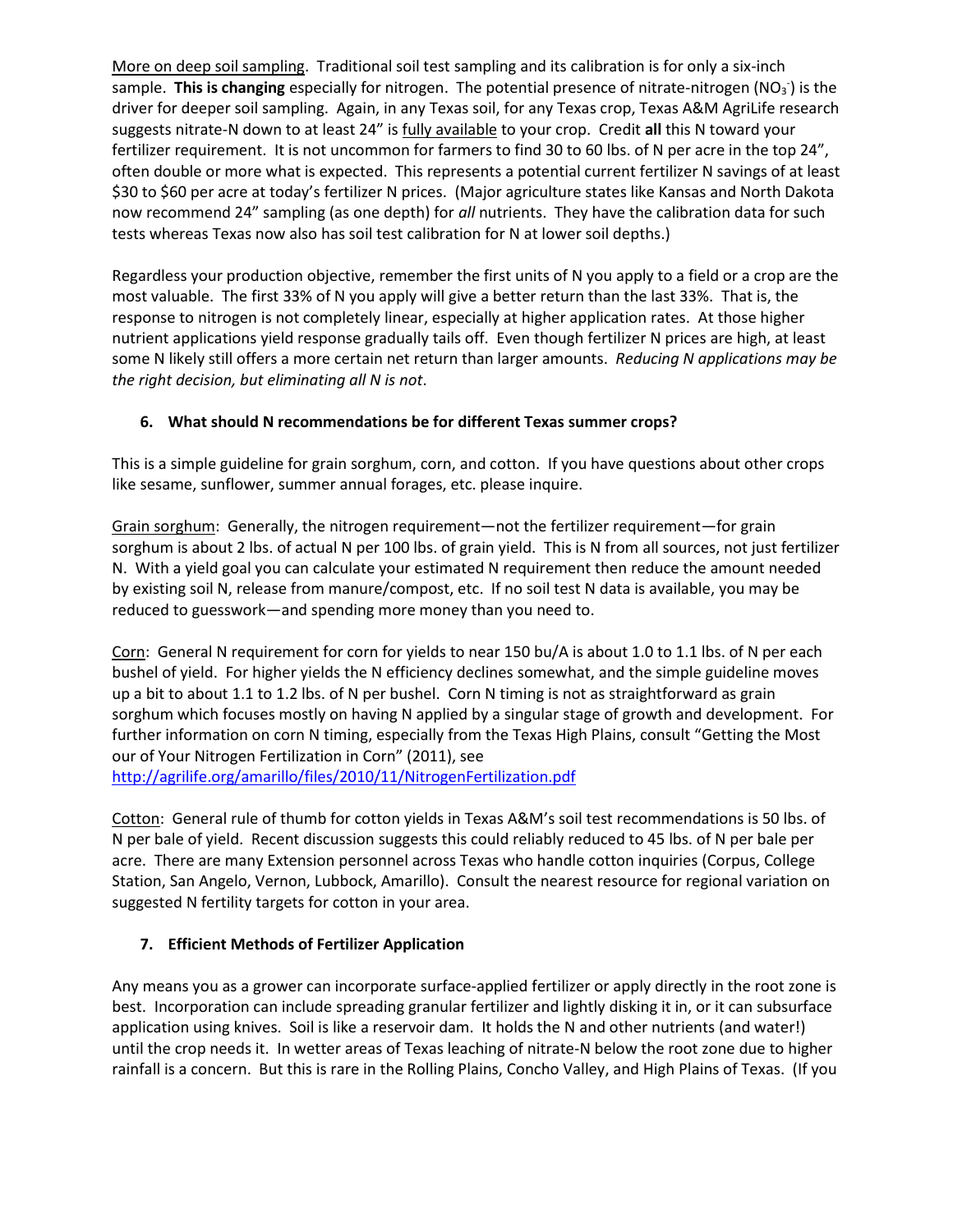have enough rain to leach N in these drier regions of the state, you are so happy about the rain. It is worth more than the nutrients!)

Application methods for Texas summer crops are varied. With broadcast dry N you must hope for a rain soon or use tillage to incorporate. Rain only for P & K fertilizers is not efficient. P & K don't readily dissolve in rain or irrigation. Incorporation of P & K is best if possible. And especially for P, banding is a good efficient practice for row crops. You may be able to reduce your nutrient application relative to broadcast applications.

We discourage you from broadcasting a liquid N source onto an existing crop or the soil unless you can irrigate it in immediately or a likely rain is imminent. This is not about possibly burning the leaves. Biological and environmental conditions on the leaf surface favor N loss. Foliar feeding is not occurring unless you use special formulations of N perhaps with materials to foster absorption. (**Note**: All crops have a highly specialized structure to acquire N for plant growth? Have you heard this? *It's called a root*!)

Growers in no-till systems have to think more strategically about how to best get nutrients into the root zone. Soluble fertilizers like urea work provided you get the rain. But numerous insoluble fertilizers, like many of the P containing compounds, are only slowly and sometimes only partially available. For knife and coulter rigs for application, little of the soil surface is disturbed. So, this does not violate dogmatic absolute no-till principles. Nitrogen use efficiency is lower the great amount of N applied at one time. Hence split applications, especially applying N closer to the time of crop requirement, is a good method though multiple trips across a field have added cost, too.

N efficiency is a moving target. You do your best to minimize possible N losses. Few Texas farmers who can incorporate have significant concerns about losing applied N. Surface applications that remain unincorporated could lead to N losses well above 20%. That is like wasting irrigation water. It is running the risk of wasting money and getting a poor return on expensive inputs.

### **8. What soil/field conditions trigger higher N losses from applied fertilizer?**

Surface applications of ammonium-based fertilizers are problematic. The ammonium in urea, ureaammonium nitrate, etc. may readily be converted to ammonia (NH<sub>3</sub>) and lost as a gas. Do not apply ammonium-based N fertilizers on moist soil in Texas if you can avoid it. Otherwise, losses can be high. Warmer weather conditions favor N gas losses. High pH soils, which most Texas fields are west of I-35 and in the Blacklands, also foster N losses. In areas of Texas with much more moisture waterlogging can also cause 'denitrification' which converts nitrate-N to a gaseous form which is lost.

Soils in central, east, and coastal Texas that sometimes receive excessive rainfall and don't drain well can also experience N losses.

The worst conditions for N loss from urea or ammonium-based fertilizers are sandy soils, high pH, low rainfall, high winds, and time. Make sure your fertilizer does not set upon the soil surface for too long before the next rain.

### **9. Should you use a urease/stabilizer or nitrification inhibitor with your fertilizer application?**

Urease is an enzyme that converts N to ammonia which is potentially lost to the atmosphere as ammonia gas. There are several preventive products for this (a common active ingredient is NBPT). Research conclusions on the benefit of these products is dependent on conditions tested. Technically,